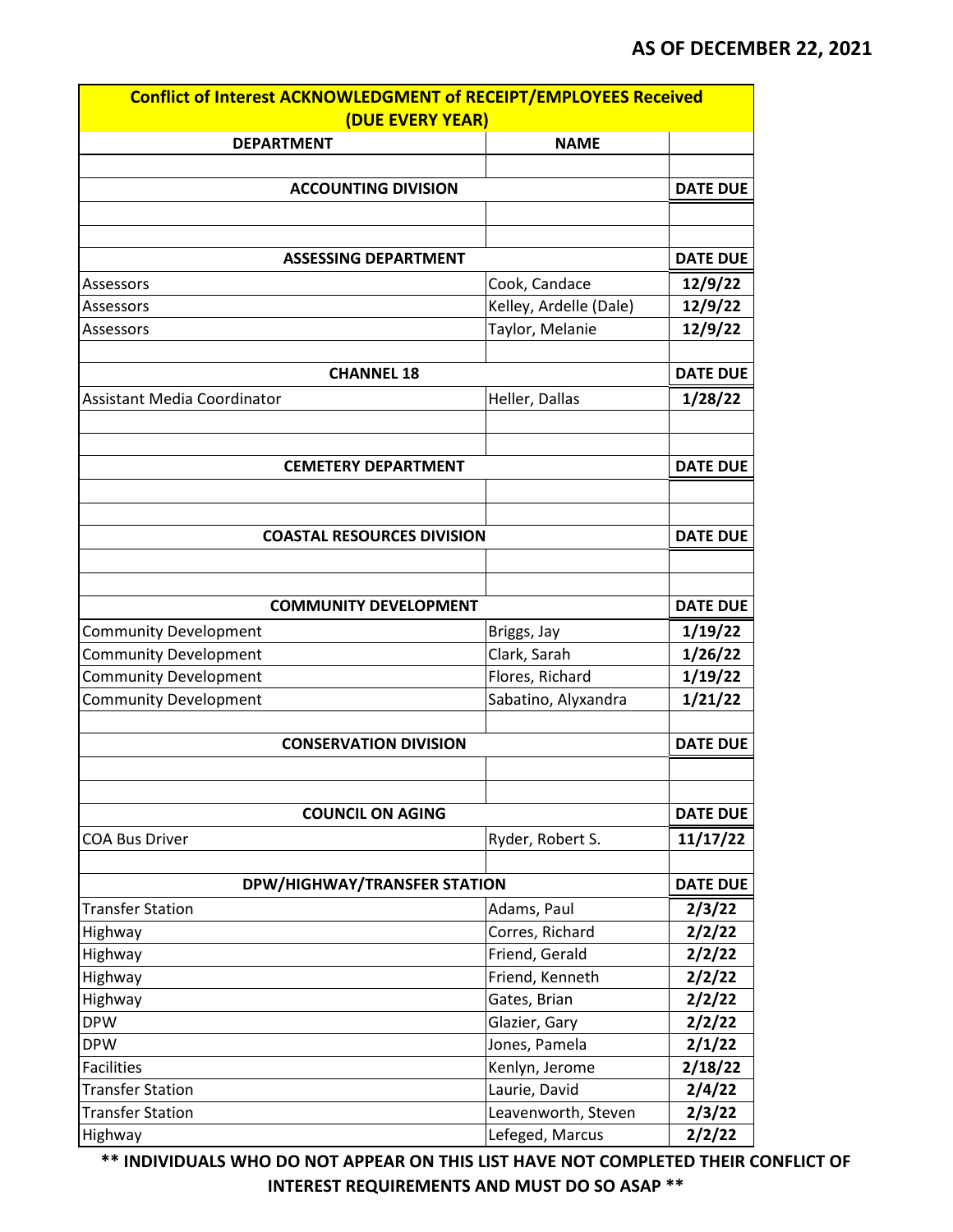| <b>Transfer Station</b>                    | Lusher, David        | 2/3/22          |
|--------------------------------------------|----------------------|-----------------|
| Highway                                    | Powers, Brian        | 2/2/22          |
| <b>Facilities</b>                          | Sequin, Michael      | 2/18/22         |
| Facilities                                 | Telesmanick, Toby    | 2/2/22          |
| <b>DPW</b>                                 | Temple, Thomas       | 2/4/22          |
| <b>DPW</b>                                 | Zingarelli, Patricia | 2/2/22          |
|                                            |                      |                 |
| FINANCE DEPARTMENT/TAX COLLECTOR/TREASURER |                      | <b>DATE DUE</b> |
| <b>Finance Director</b>                    | Heilala, Alexandra   | 4/28/22         |
| <b>Assistant Treasurer/Collector</b>       | Piccolomini, Susan   | 12/10/22        |
|                                            |                      |                 |
| <b>FIRE DEPARTMENT</b>                     |                      | <b>DATE DUE</b> |
| <b>Fire Department</b>                     | McGlenn, Dustan      | 6/30/22         |
|                                            |                      |                 |
| <b>HARBORMASTER</b>                        |                      | <b>DATE DUE</b> |
| Harbormaster Dept.                         | Rocanello, Susan     | 1/11/22         |
| Harbormaster Dept.                         | Ryder, Michael       | 1/8/22          |
|                                            |                      |                 |
| HEALTH & ENVIRONMENT/NATURAL RESOURCES     |                      | <b>DATE DUE</b> |
| <b>Natural Resources Director</b>          | Duncanson, Robert    | 12/29/21        |
| Deputy Shellfish Warden                    | Ryder, Robert        | 1/10/22         |
|                                            |                      |                 |
| <b>HUMAN RESOURCES</b>                     |                      | <b>DATE DUE</b> |
| <b>Human Resources</b>                     | Downey, Megan        | 12/31/21        |
|                                            |                      |                 |
| <b>INFORMATION TECHNOLOGY</b>              |                      | <b>DATE DUE</b> |
|                                            |                      |                 |
|                                            |                      |                 |
| <b>PARK &amp; RECREATION</b>               | <b>DATE DUE</b>      |                 |
|                                            |                      |                 |
|                                            |                      |                 |
| <b>PERMIT/STICKER OFFICE</b>               |                      | <b>DATE DUE</b> |
|                                            |                      |                 |
|                                            |                      |                 |
| <b>POLICE</b>                              |                      | <b>DATE DUE</b> |
| <b>Police Department</b>                   | Anderson, Michael    | 1/21/22         |
| Police Department                          | Boutin, Melanie      | 12/29/21        |
| <b>Animal Control Officer</b>              | Byers, Diane         | 12/28/21        |
| Police Department                          | Carran, Jessica      | 12/27/21        |
| <b>Police Department</b>                   | Dimitres, William    | 1/8/22          |
| Police Department                          | Goddard, Andrew B.   | 12/29/21        |
| Police Department                          | Hemeon, Erin C.      | 12/28/21        |
| Police Department                          | Massey, William      | 12/27/21        |
| Police Department                          | Murphy, Michael      | 1/22/22         |
| <b>Police Department</b>                   | Pawlina, Mark        | 1/14/22         |
| <b>Police Department</b>                   | Phillips, Geoffrey   | 12/28/21        |

**\*\* INDIVIDUALS WHO DO NOT APPEAR ON THIS LIST HAVE NOT COMPLETED THEIR CONFLICT OF INTEREST REQUIREMENTS AND MUST DO SO ASAP \*\***